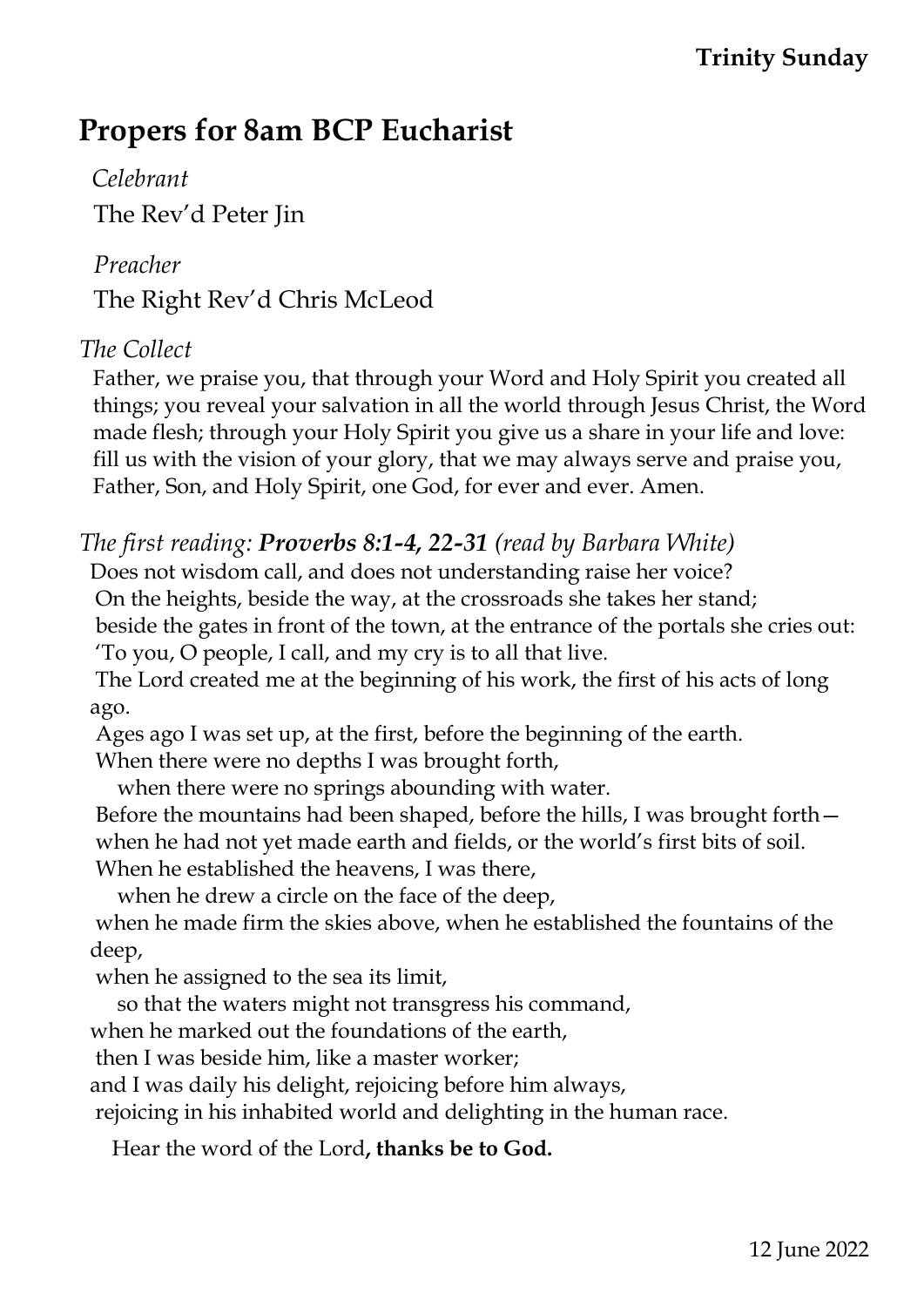*Psalm 8*

O Lord our Governor: how glorious is your name in all the earth! **Your majesty above the heavens is yet recounted: by the mouths of babes and sucklings.** You have founded a strong defence against your adversaries: to quell the enemy and the avenger. **When I consider your heavens, the work of your fingers: the moon and the stars which you have set in order,** What are we, that you should be mindful of us: what are we, that you should care for us? **Yet you have made us little less than gods: and have crowned us with glory and honour.** You have given us dominion over your handiwork: and have put all things in subjection beneath our feet, **All sheep and oxen: and all the creatures of the field,** The birds of the air and the fish of the sea: and everything that moves in the pathways of the great waters. **O Lord our Governor: how glorious is your name in all the earth!**

*Second reading: Romans 5:1-5 (read by Brian White)*

Therefore, since we are justified by faith, we have peace with God through our Lord Jesus Christ, through whom we have obtained access to this grace in which we stand; and we boast in our hope of sharing the glory of God. And not only that, but we also boast in our sufferings, knowing that suffering produces endurance, and endurance produces character, and character produces hope, and hope does not disappoint us, because God's love has been poured into our hearts through the Holy Spirit that has been given to us.

Hear the word of the Lord**, thanks be to God.**

*Please stand for the Gospel*: *John 16:12-15*

The Lord be with you

**And with thy spirit**

The Holy Gospel is written in the 16<sup>th</sup> Chapter of the Gospel according to John, beginning at the 12th verse

#### **Glory be to thee, O Lord**

'I still have many things to say to you, but you cannot bear them now. When the Spirit of truth comes, he will guide you into all the truth; for he will not speak on his own, but will speak whatever he hears, and he will declare to you the things that are to come. He will glorify me, because he will take what is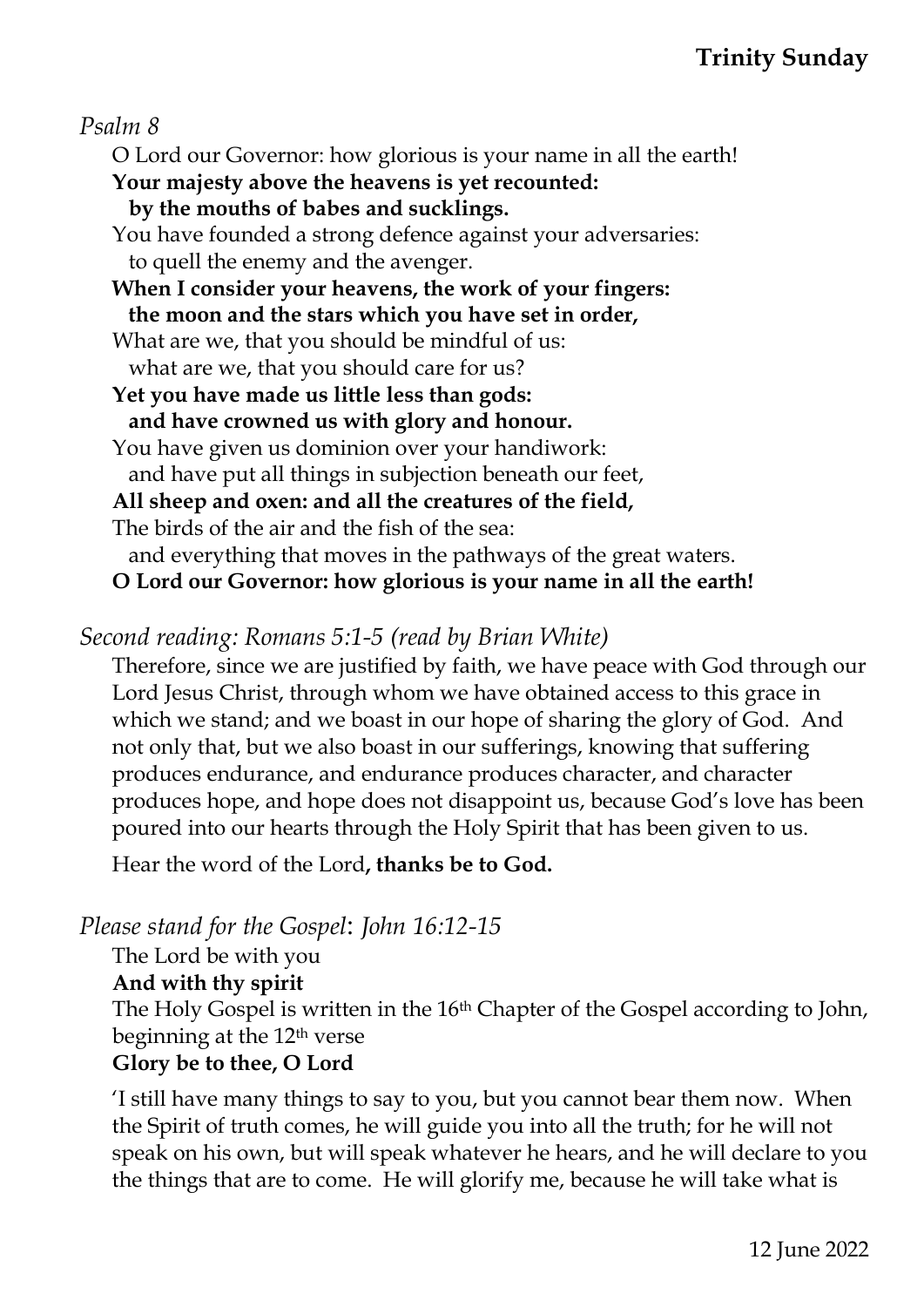mine and declare it to you. All that the Father has is mine. For this reason I said that he will take what is mine and declare it to you.

This is the Gospel of the Lord: **Praise be to thee, O Christ.**

## **FOR YOUR PRAYERS**

| <b>International</b>                        | The Anglican Church of South America Primate Bp<br>Nicholas James Quested Drayson                                                                                                                                                                                                                                                                                                                                                                                                                              |
|---------------------------------------------|----------------------------------------------------------------------------------------------------------------------------------------------------------------------------------------------------------------------------------------------------------------------------------------------------------------------------------------------------------------------------------------------------------------------------------------------------------------------------------------------------------------|
| <b>National</b>                             | Grafton: Murray Harvey (Leanne)                                                                                                                                                                                                                                                                                                                                                                                                                                                                                |
| South Australia                             |                                                                                                                                                                                                                                                                                                                                                                                                                                                                                                                |
| Diocese of Adelaide<br>Diocese of Willochra | Kangaroo Island: Locum Tenens Phillip Bassett<br>Leigh Creek (Blinman, Hawker, Leigh Creek, the North<br>East): Trevor Briggs (Anne), (Hawker) Arthur Tanner<br>(Jane), (Blinman) David Amery (Coralie)                                                                                                                                                                                                                                                                                                        |
| Diocese of The Murray                       | Tatiara: vacant                                                                                                                                                                                                                                                                                                                                                                                                                                                                                                |
| <b>Immediate Prayer</b>                     | Dawn Falland, Francis Brooks, Peter Garland, Jennifer<br>Bailey, Rafael, Graeme Hewitt, Jace                                                                                                                                                                                                                                                                                                                                                                                                                   |
| <b>Long Term Prayer</b>                     | Bishop Andrew St John, Max Lennard, Chris,<br>Anne Fitzgerald, Cynthia Thomas, Nicholas Tipping,<br>Bridie Maxwell, Meredith Chesterman, Heather Scott,<br>Cricket Fox, Vernon Lewis, Pauline Van Buren,<br>Alisha Coe-Fox, Alison Lockett, Robert and Glenys Birks,<br>Eileen Williams, Edna Allison, Anne Hogben, Patsy and<br>Joan                                                                                                                                                                          |
| Year's Mind                                 | 12 <sup>th</sup><br>Grace Haire, Elsie Goodes, Geoff Smith,<br>Donald Allan Skinner<br>13 <sup>th</sup><br>Foley James Myddleton Hogarth, Geoffrey Sexton<br>$14^{\rm th}$<br>Roger Francis Swetenham<br>15 <sup>th</sup><br>Robert Pocock<br>16 <sup>th</sup><br>Gladys Amelia Rayner, Laila Matouk,<br>Audrey Airlie Reed<br>17 <sup>th</sup><br>Francis John Hopton<br>Bryan Percival Robin, Madge Englebrecht,<br>18 <sup>th</sup><br>Norman Catchlove Paynter, Alison Bagnall,<br><b>Allen Ewart Gale</b> |